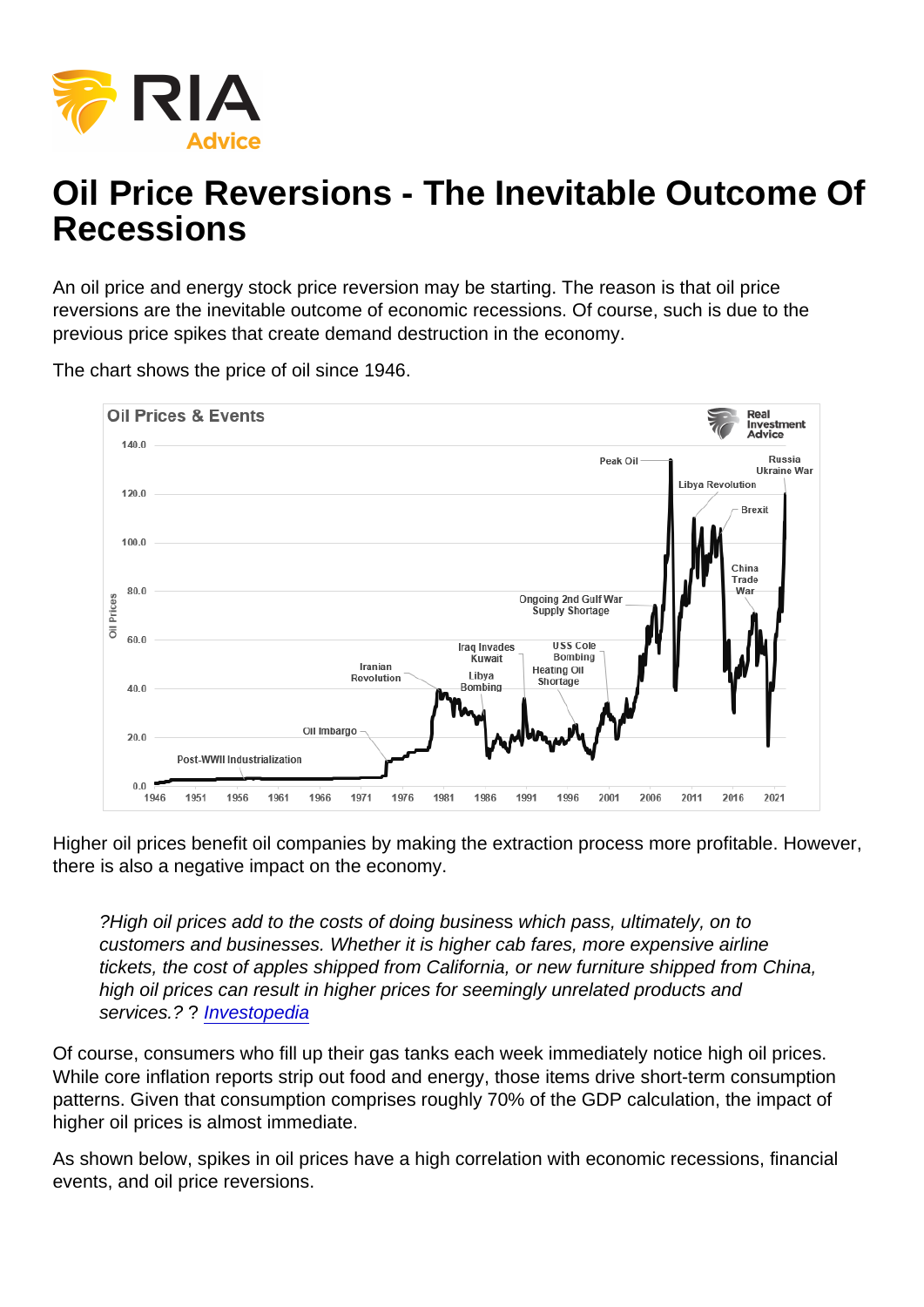## The Link To Oil

Oil prices are crucial to the overall economic equation. As prices increases, it translates into higher inflationary costs to consumers. Unsurprisingly, there is a high correlation between the rise and fall of energy prices and the consumer price index.

Oil prices impact virtually every aspect of our lives, from our food to the products and services we buy. Therefore, the demand side of the equation is a tell-tale sign of economic strength or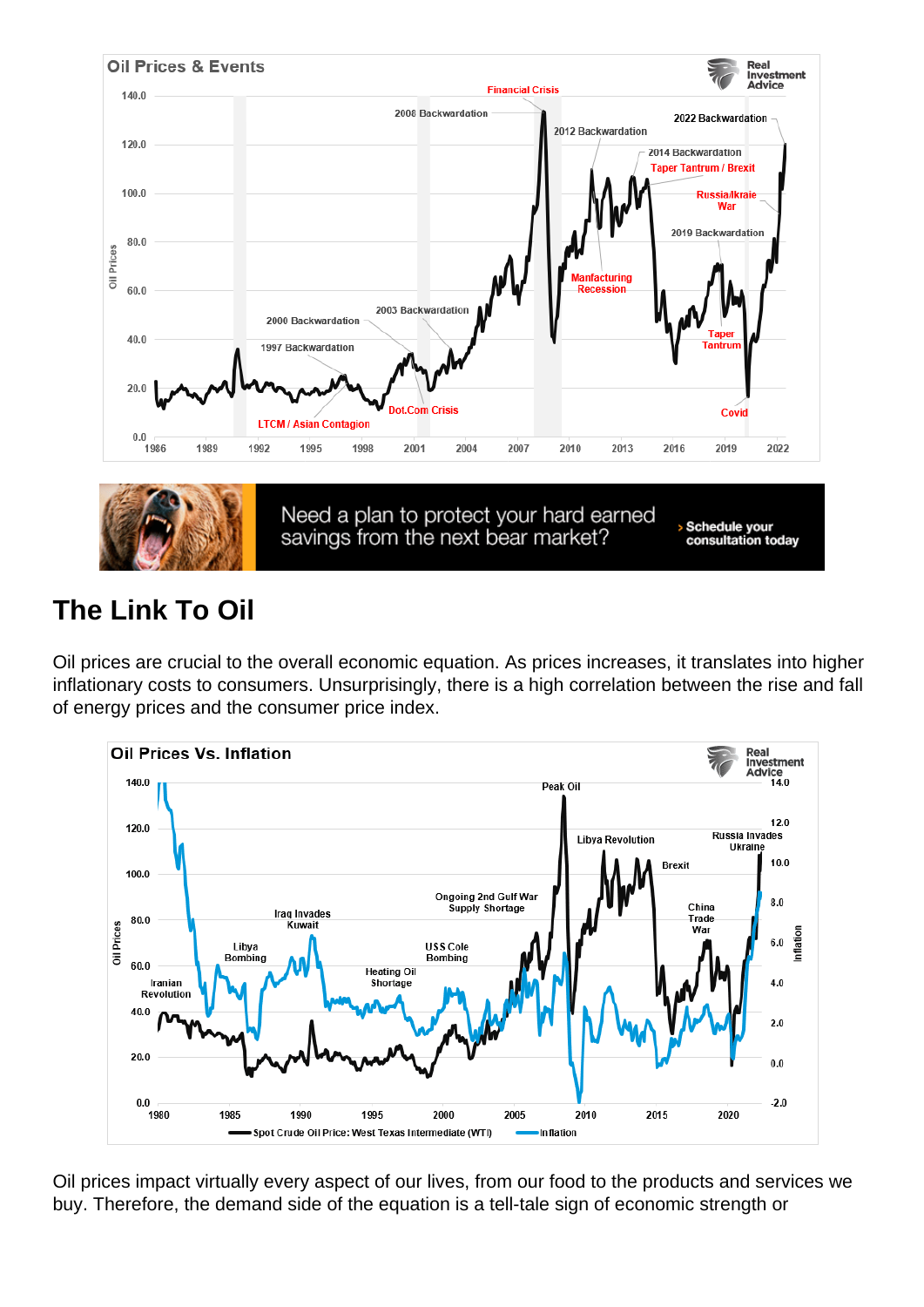weakness. As shown, oil prices track our combined rates, inflation, and GDP index.

Given that the oil industry is very manufacturing and production intensive, rising oil prices increase manufacturing, CapEx, and economic growth. It also works in reverse.

?It should not be surprising that sharp spikes in oil prices have been coincident with downturns in economic activity, a drop in inflation, and a subsequent decline in interest rates. ?

The most recent surge in oil prices resulted from the massive flood of fiscal policy and a supply shortage. During the last few years, an aggressive political and Wall Street "green energy" campaign restricted drilling and refinery permitting. Those policies reduced capital formation for drilling projects and removed oil exploration incentives.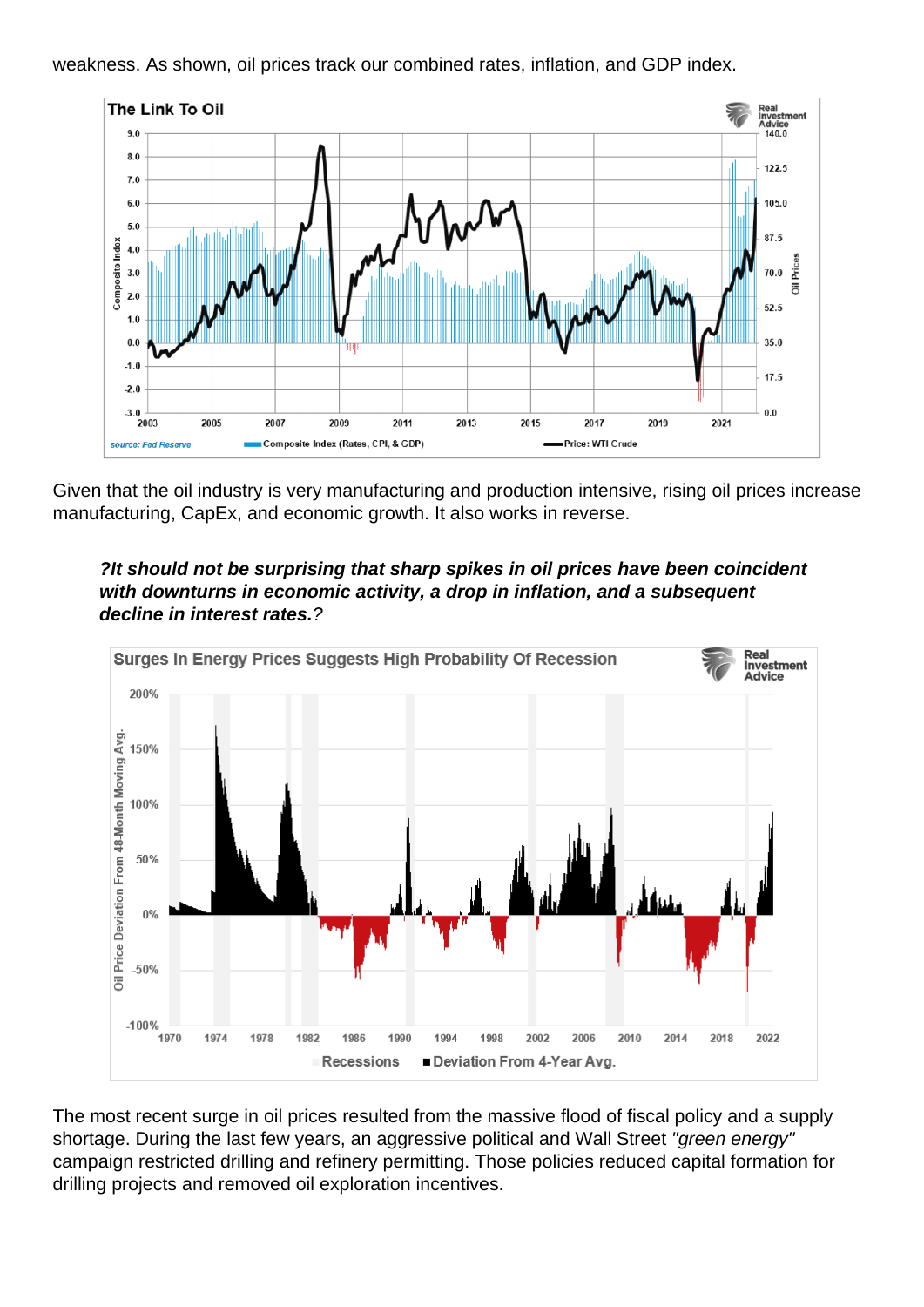While the pandemic-driven shutdown of the economy created a supply shortage, the flood of liquidity inevitably created a demand surge. That "pull-forward" of consumption led to surging inflationary pressures and rising oil prices. We show the high correlation between oil prices and breakeven inflation rates.

The short version is that oil prices reflect supply and demand. With liquidity reversing, economic demand is weakening as the cost of living outpaces real wages. As shown, the correlation between oil spikes and declines in economic growth?(3-year average growth rate)?should not be surprising.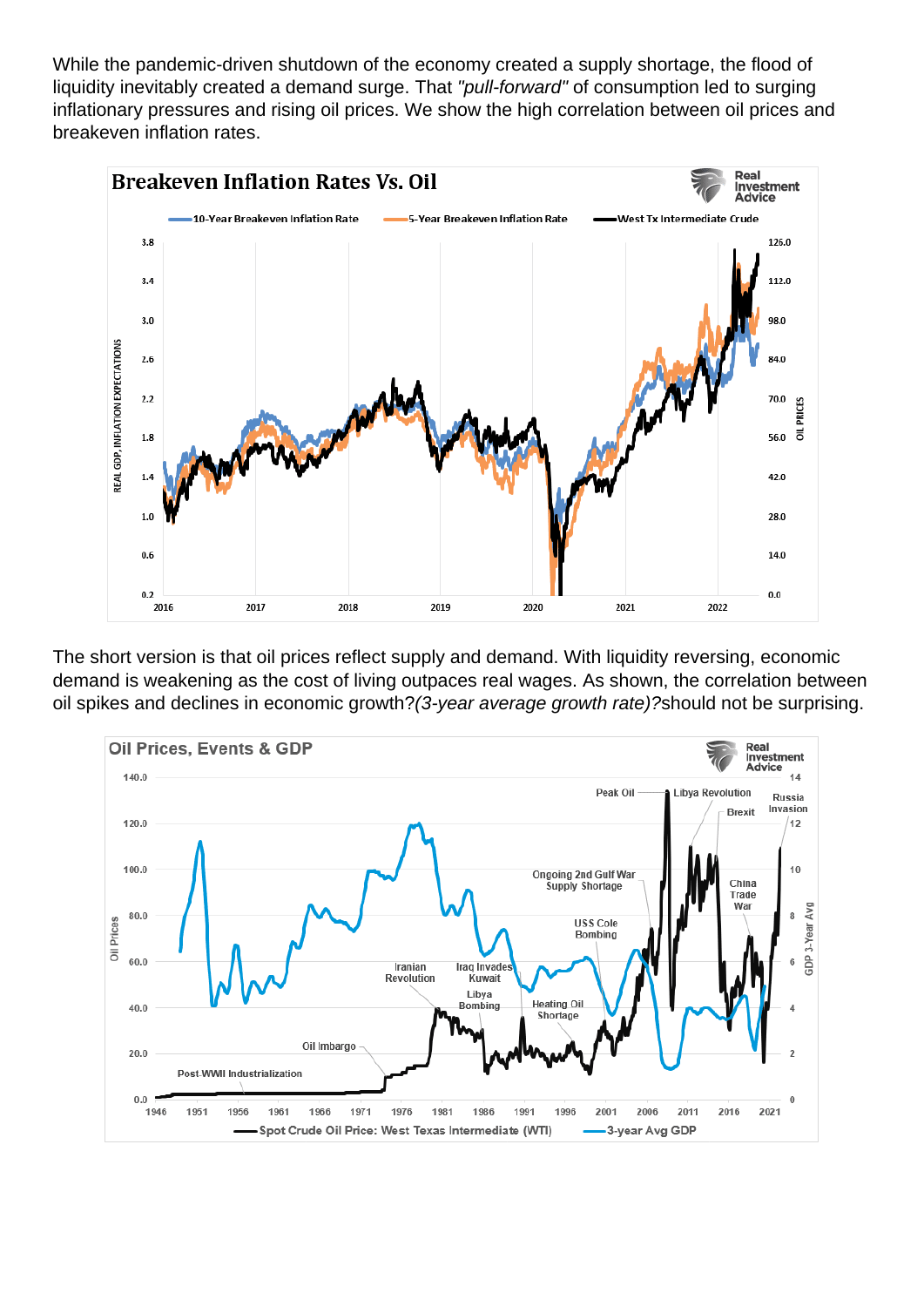## Warning Signs Of The Next Oil Price Reversion

While many analysts are talking about \$200/bbl oil, it is just as possible that oil prices could fall to \$60. After all, it wasn't so long ago that oil prices went negative for a short period.

With the U.S. economy on the verge of a recession, the risk of a deflationary backdrop is rising.

Furthermore, retail sales are also showing problems with consumption. Retail sales get measured in "dollars" rather than "volume." So, the most recent decline in retail sales was a drop in volume purchased as prices rose.